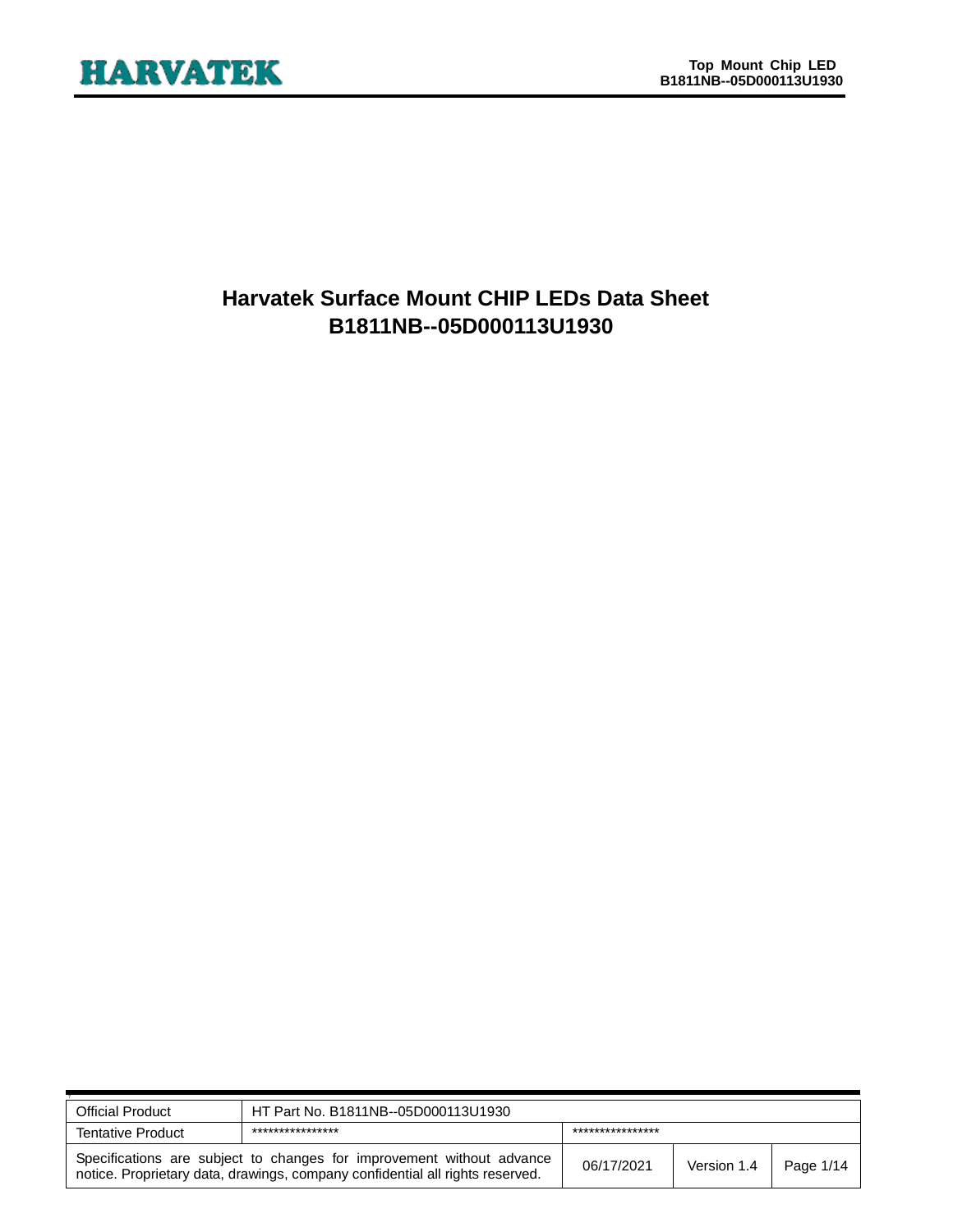| PACKAGE OUTLINE DIMENSION AND RECOMMENDED SOLDERING PATTERN FOR REFLOW |
|------------------------------------------------------------------------|
|                                                                        |
|                                                                        |
|                                                                        |
|                                                                        |
|                                                                        |
|                                                                        |
|                                                                        |
|                                                                        |
|                                                                        |
|                                                                        |
|                                                                        |
|                                                                        |
|                                                                        |
|                                                                        |
|                                                                        |
|                                                                        |

| <b>Official Product</b>  | HT Part No. B1811NB--05D000113U1930                                                                                                                    |                  |             |           |
|--------------------------|--------------------------------------------------------------------------------------------------------------------------------------------------------|------------------|-------------|-----------|
| <b>Tentative Product</b> | ****************                                                                                                                                       | **************** |             |           |
|                          | Specifications are subject to changes for improvement without advance<br>notice. Proprietary data, drawings, company confidential all rights reserved. | 06/17/2021       | Version 1.4 | Page 2/14 |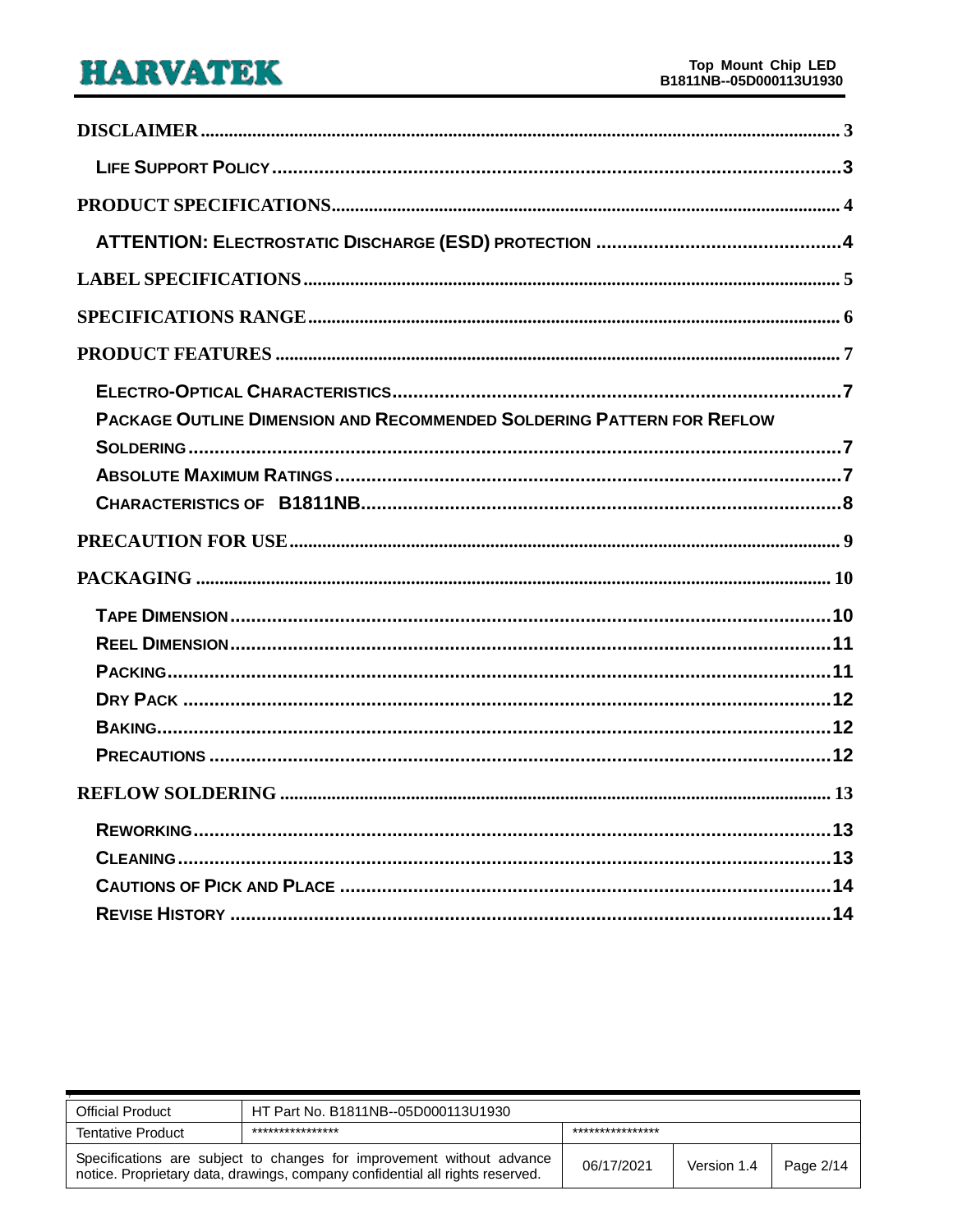### <span id="page-2-0"></span>**DISCLAIMER**

HARVATEK reserves the right to make changes without further notice to any products herein to improve reliability, function or design. HARVATEK does not assume any liability arising out of the application or use of any product or circuit described herein; neither does it convey any license under its patent rights, nor the rights of others.

## <span id="page-2-1"></span>**Life Support Policy**

HARVATEK's products are not authorized for use as critical components in life support devices or systems without the express written approval of the President of HARVATEK or HARVATEK INTERNATIONAL. As used herein:

1. Life support devices or systems are devices or systems which, (a) are intended for surgical implant into the body, or (b) support or sustain life, and (c) whose failure to perform when properly used in accordance with instructions for use provided in the labeling, can be reasonably expected to result in a significant injury of the user.

2. A critical component in any component of a life support device or system whose failure to perform can be reasonably expected to cause the failure of the life support device or system, or to affect its safety or effectiveness.

| <b>Official Product</b>  | HT Part No. B1811NB--05D000113U1930                                                                                                                    |            |             |           |
|--------------------------|--------------------------------------------------------------------------------------------------------------------------------------------------------|------------|-------------|-----------|
| <b>Tentative Product</b> | ****************<br>***************                                                                                                                    |            |             |           |
|                          | Specifications are subject to changes for improvement without advance<br>notice. Proprietary data, drawings, company confidential all rights reserved. | 06/17/2021 | Version 1.4 | Page 3/14 |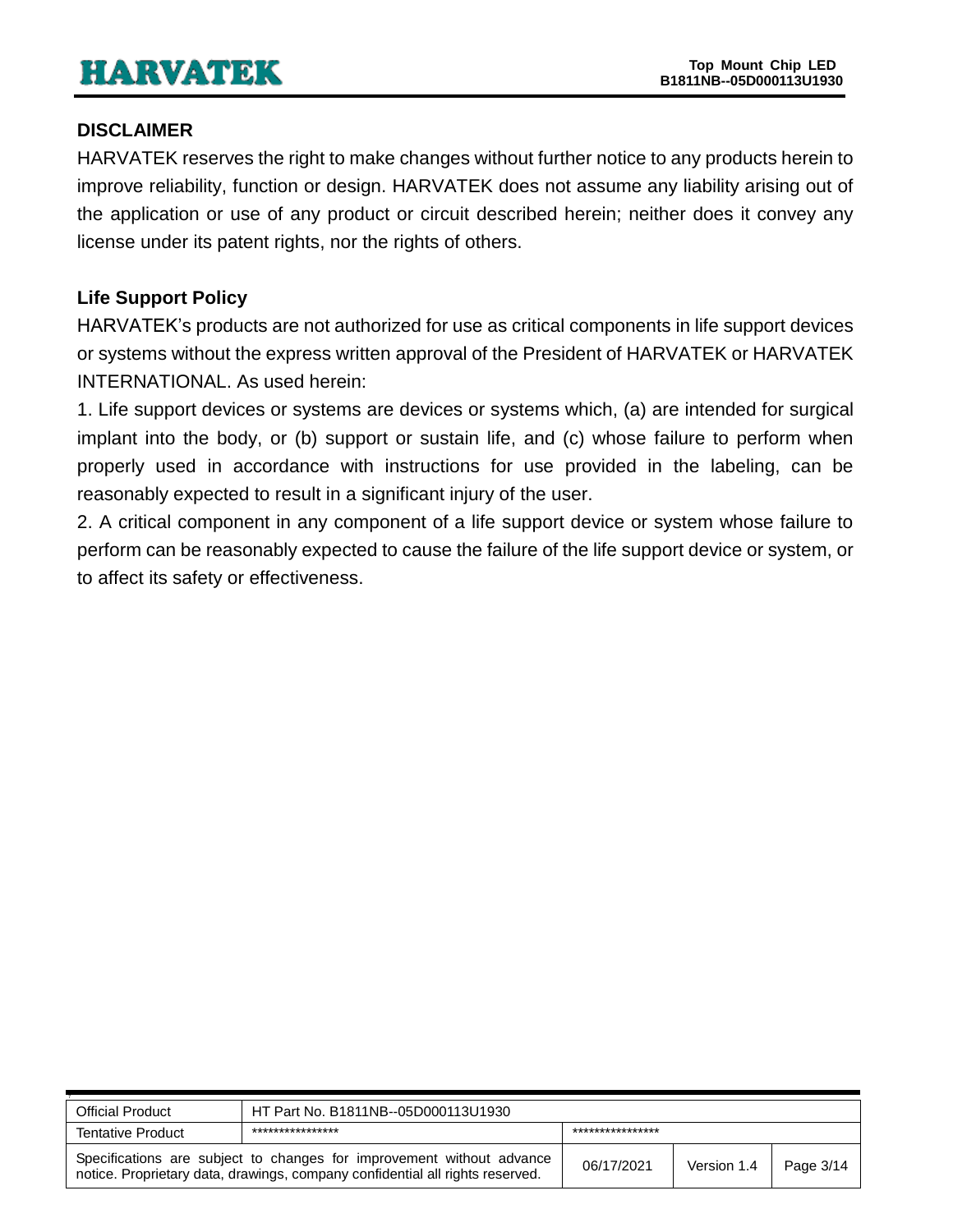#### <span id="page-3-0"></span>**Product Specifications**

| Item         | Specification                                               | Material                         | Quantity         |
|--------------|-------------------------------------------------------------|----------------------------------|------------------|
| Luminous     | NB:18.00-71.50 mcd                                          |                                  |                  |
| Intensity(V) | @5mA/ $T_s = 25^\circ\text{C}$ ;Tolerance: +10%             |                                  |                  |
| Wavelength   | NB:460.0-475.0 nm                                           |                                  |                  |
|              | @5mA/T <sub>S</sub> = $25^{\circ}$ C;Tolerance: $\pm$ 0.5nm |                                  |                  |
| Vf           | NB:2.55-3.15 V                                              |                                  |                  |
|              | @5mA/T <sub>S</sub> = 25°C; Tolerance: $\pm$ 0.05V          |                                  |                  |
| lr           | $<$ 10 µA @ $V_R$ = 5 V                                     |                                  |                  |
| Resin        | <b>Diffused</b>                                             | Epoxy                            |                  |
| Carrier tape | EIA 481-1A specs                                            | Conductive black tape            |                  |
| Reel         | EIA 481-1A specs                                            | Conductive black                 |                  |
| Label        | HT standard                                                 | Paper                            |                  |
| Packing bag  | 250x230mm                                                   | Aluminum laminated bag/no-zipper | One reel per bag |
| Carton       | HT standard                                                 | Paper                            | Non-specified    |

Others:

Each immediate box consists of 5 reels. The 5 reels may not necessarily have the same lot number or the same bin

combinations of Iv, λ<sub>D</sub> and Vf. Each reel has a label identifying its specification; the immediate box consists of a product label as well.

Note :This is shipped test conditions

※Remarks: This product should be operated in forward bias. If a reverse voltage is continuously applied to the product, such operation can cause migration resulting in LED damage.

#### <span id="page-3-1"></span>**ATTENTION: Electrostatic Discharge (ESD) protection**



The symbol to the left denotes that ESD precaution is needed. ESD protection for GaP and AlGaAs based chips is necessary even though they are relatively safe in the presence of low static-electric discharge. Parts built with AlGaInP, GaN, or/and InGaN based chips are **STATIC SENSITIVE devices**. ESD precaution must

be taken during design and assembly.

If manual work or processing is needed, please ensure the device is adequately protected from ESD during the process.

| <b>Official Product</b>  | HT Part No. B1811NB--05D000113U1930                                                                                                                    |            |             |           |  |
|--------------------------|--------------------------------------------------------------------------------------------------------------------------------------------------------|------------|-------------|-----------|--|
| <b>Tentative Product</b> | ****************<br>***************                                                                                                                    |            |             |           |  |
|                          | Specifications are subject to changes for improvement without advance<br>notice. Proprietary data, drawings, company confidential all rights reserved. | 06/17/2021 | Version 1.4 | Page 4/14 |  |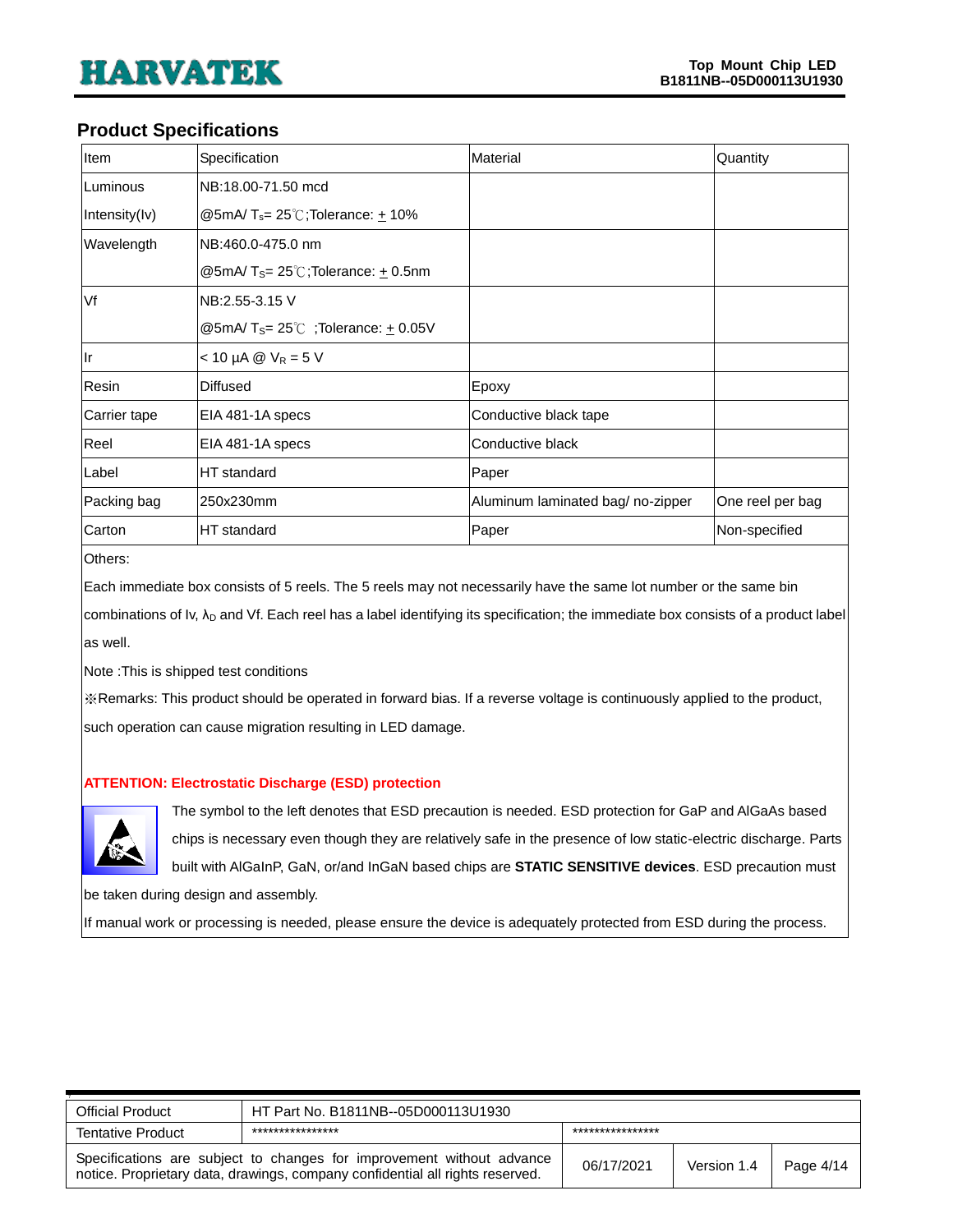## <span id="page-4-0"></span>**Label Specifications**



#### ■**Harvatek P/N:**

**B 181 1 NB-- 05D 0001 13 U1930**





#### ■ **Lot No.:**

|   | $\overline{2}$        | 3              | 4          | 5         | 6      | 7                  | $\bf 8$ | 9            | 10      |
|---|-----------------------|----------------|------------|-----------|--------|--------------------|---------|--------------|---------|
| E |                       | Α              |            | A         | 2      | 2                  |         |              |         |
|   | Code 12               | Code 3         | Code 4     | Code 5    | Code 6 | Code 7             | Code 8  | Code 9       | Code 10 |
|   |                       | Mfg. Year      | Mfg. Month | Mfg. Date |        | Consecutive number |         | Special code |         |
|   |                       | 2010-A         |            | 1:A       |        |                    |         |              |         |
|   |                       |                |            | 2: B      |        |                    |         |              |         |
|   |                       | 2012-C         | 1:Jan.     | 3:C       |        |                    |         |              |         |
|   |                       |                | 2:Feb.     |           |        |                    |         |              |         |
|   |                       | $2018 - 1/J$   | 14.4.9     | 26:Z      |        |                    |         | 000~ZZZ      |         |
|   | Internal Tracing Code | 2019-K         | A:Oct.     | 27:7      |        | $01 - ZZ$          |         |              |         |
|   |                       | $\overline{a}$ | B:Nov.     | 28:8      |        |                    |         |              |         |
|   |                       | 2022-N         | C:Dec.     | 29:9      |        |                    |         |              |         |
|   |                       | 2023-P         |            | 30:3      |        |                    |         |              |         |
|   |                       | 12.1           |            | 31:4      |        |                    |         |              |         |

| <b>Official Product</b>  | HT Part No. B1811NB--05D000113U1930                                                                                                                    |            |             |           |
|--------------------------|--------------------------------------------------------------------------------------------------------------------------------------------------------|------------|-------------|-----------|
| <b>Tentative Product</b> | ****************<br>***************                                                                                                                    |            |             |           |
|                          | Specifications are subject to changes for improvement without advance<br>notice. Proprietary data, drawings, company confidential all rights reserved. | 06/17/2021 | Version 1.4 | Page 5/14 |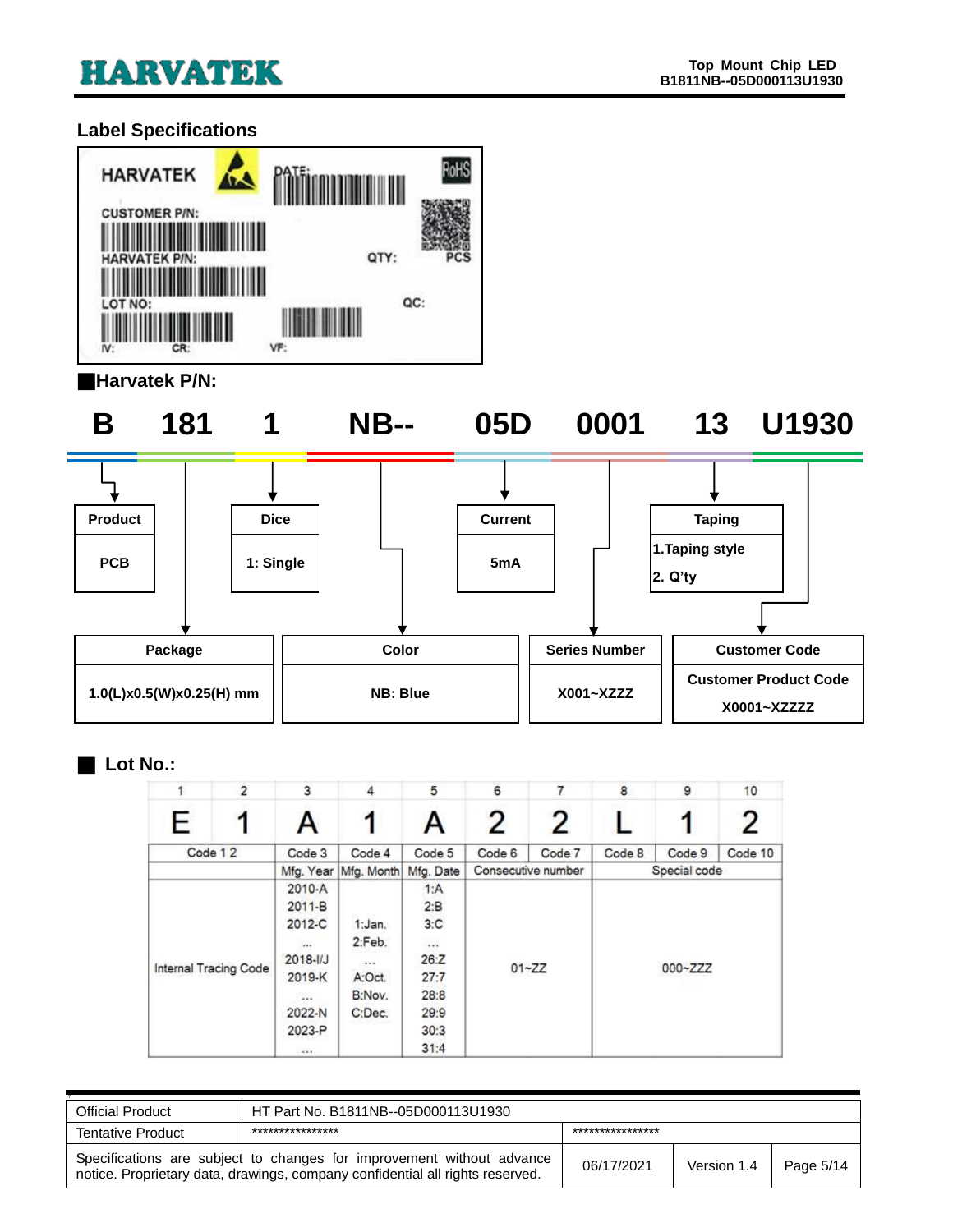### <span id="page-5-0"></span>**Specifications Range**

### ■**Luminous Intensity (Iv) Bin**:

| Color     | <b>Bin Code</b> | Spec. Range     |  |  |
|-----------|-----------------|-----------------|--|--|
|           | м               | 18.00-28.50 mcd |  |  |
| <b>NB</b> | N               | 28.50-45.00 mcd |  |  |
|           |                 | 45.00-71.50 mcd |  |  |

Note: It maintains a tolerance of ±10% on Luminous Intensity

### ■**Wavelength Bin**:

| Color | <b>Bin Code</b> | Spec. Range    |
|-------|-----------------|----------------|
| NΒ    | AA              | 460.0-465.0 nm |
|       | AВ              | 465.0-470.0 nm |
|       | AC.             | 470.0-475.0 nm |

Note: It maintains a tolerance of ±0.5nm on Wavelength Bin

### ■**Forward Voltage (Vf) Bin**:

| Color     | <b>Bin Code</b>  | Spec. Range     |  |  |
|-----------|------------------|-----------------|--|--|
| <b>NB</b> | G2T              | $2.55 - 2.65$ V |  |  |
|           | G3T              | $2.65 - 2.75$ V |  |  |
|           | G4T              | $2.75 - 2.85$ V |  |  |
|           | H <sub>1</sub> T | $2.85 - 2.95$ V |  |  |
|           | H2T              | $2.95 - 3.05$ V |  |  |
|           | H3T              | $3.05 - 3.15$ V |  |  |

Note: It maintains a tolerance of ±0.05V on forward voltage measurements

| <b>Official Product</b>  | HT Part No. B1811NB--05D000113U1930                                                                                                                    |            |             |           |
|--------------------------|--------------------------------------------------------------------------------------------------------------------------------------------------------|------------|-------------|-----------|
| <b>Tentative Product</b> | ****************<br>****************                                                                                                                   |            |             |           |
|                          | Specifications are subject to changes for improvement without advance<br>notice. Proprietary data, drawings, company confidential all rights reserved. | 06/17/2021 | Version 1.4 | Page 6/14 |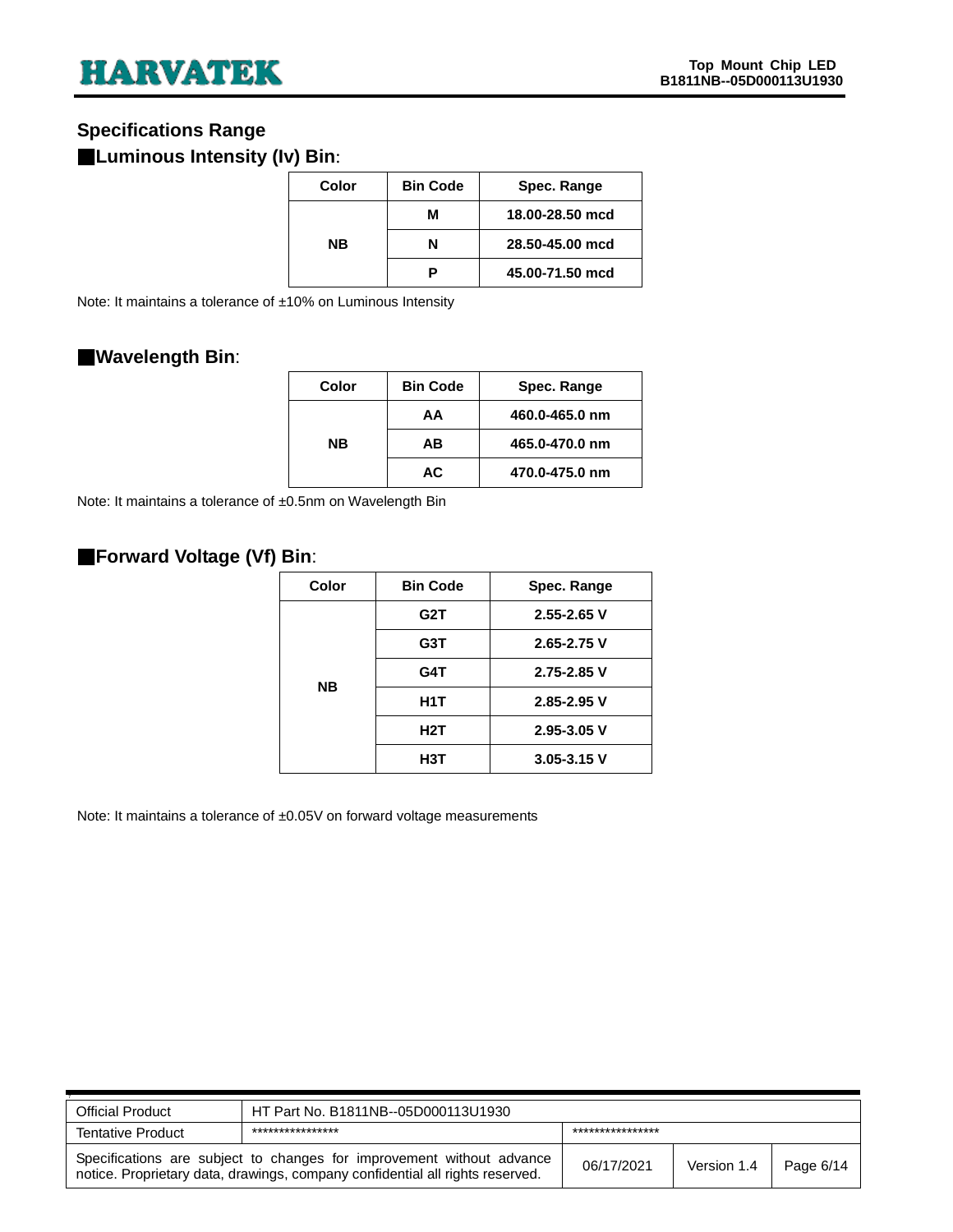#### <span id="page-6-0"></span>**Product Features**

<span id="page-6-1"></span>

|  | <b>Electro-Optical Characteristics</b> |
|--|----------------------------------------|
|--|----------------------------------------|

|             | $\sqrt{T_{\textsf{Soldering}}}, 25 \text{ }^{\circ}\text{C}$ |          |     |          |     |                  |                     |             |                             |
|-------------|--------------------------------------------------------------|----------|-----|----------|-----|------------------|---------------------|-------------|-----------------------------|
|             |                                                              |          |     | $V_F(V)$ |     | Wavelength λ(nm) |                     | $I_V$ (mcd) | Viewing                     |
| Series      | <b>Emitting Color</b>                                        | Material | typ | max      | ΛD  | ΛP               | $\triangle \lambda$ | Typical     | Angle $2\theta \frac{1}{2}$ |
|             |                                                              |          |     |          | 472 |                  |                     |             | $X=100$                     |
| B1811NB--05 | NB.                                                          | InGaN    | 2.8 | 3.15     |     | 470              | 40                  | 28.5        | $Y = 130$                   |

# <span id="page-6-2"></span>**Package Outline Dimension and Recommended Soldering Pattern for Reflow Soldering**



#### <span id="page-6-3"></span>**Absolute Maximum Ratings**

|               |             |            |                            |                                             | $(T_{\text{Soldering}} 25^{\circ} \text{C})$ |  |
|---------------|-------------|------------|----------------------------|---------------------------------------------|----------------------------------------------|--|
| <b>Series</b> | $P_D$ (mW)  | $I_F$ (mA) | $I_{FP}$ (mA) <sup>*</sup> | $\mathsf{T}_{\mathsf{OP}}$ ( $\mathbb{C}$ ) | $T_{ST}$ ( $\degree$ C)                      |  |
| Color         | Power       | Forward    | Pulse Forward              | Operating                                   | Storage                                      |  |
|               | Dissipation | Current    | Current                    | Temperature                                 | Temperature                                  |  |
| <b>NB</b>     | 15.75       | 5          | 80                         | $-40 - +85$                                 | $-40 - +100$                                 |  |

\*Condition for  $I_{FP}$  is pulse of 1/10 duty and 0.1msec width

| <b>Official Product</b>                                                                                                                                | HT Part No. B1811NB--05D000113U1930 |                  |             |           |
|--------------------------------------------------------------------------------------------------------------------------------------------------------|-------------------------------------|------------------|-------------|-----------|
| <b>Tentative Product</b>                                                                                                                               | ****************                    | **************** |             |           |
| Specifications are subject to changes for improvement without advance<br>notice. Proprietary data, drawings, company confidential all rights reserved. |                                     | 06/17/2021       | Version 1.4 | Page 7/14 |

(Unit:mm Tolerance: +/-0.1)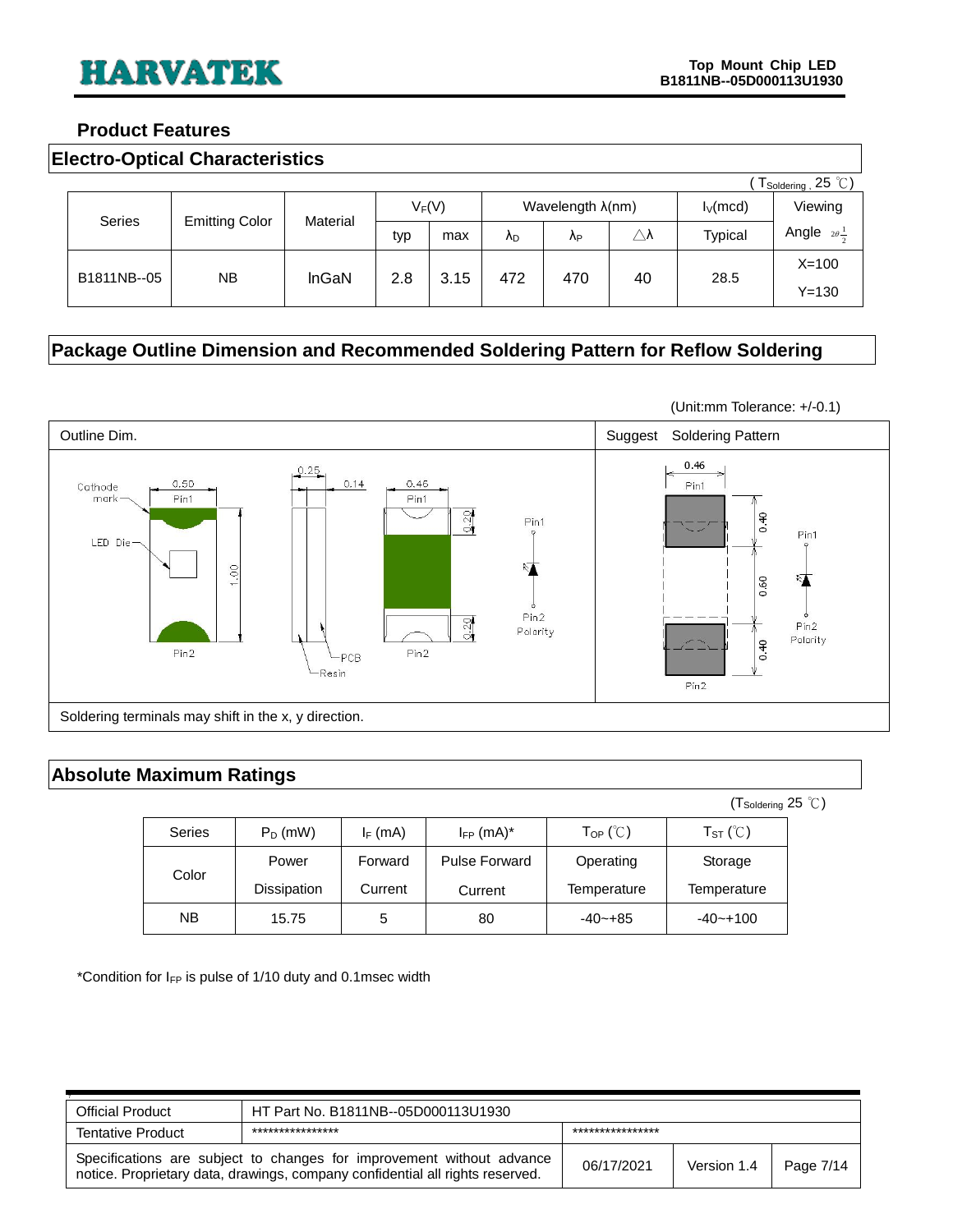### <span id="page-7-0"></span>**Characteristics of B1811NB**



| <b>Official Product</b>                                                                                                                                | HT Part No. B1811NB--05D000113U1930 |                  |             |           |
|--------------------------------------------------------------------------------------------------------------------------------------------------------|-------------------------------------|------------------|-------------|-----------|
| <b>Tentative Product</b>                                                                                                                               | ****************                    | **************** |             |           |
| Specifications are subject to changes for improvement without advance<br>notice. Proprietary data, drawings, company confidential all rights reserved. |                                     | 06/17/2021       | Version 1.4 | Page 8/14 |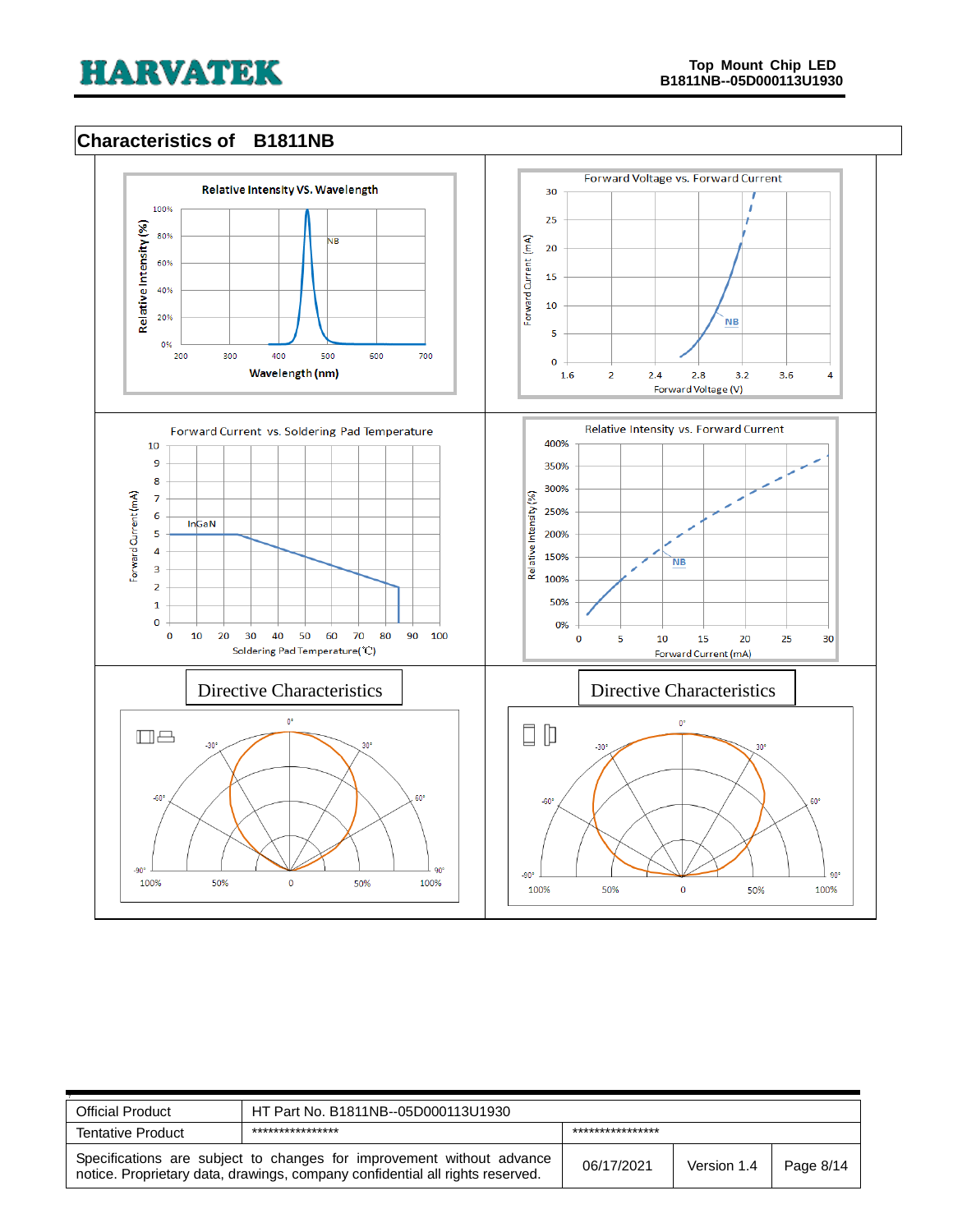#### <span id="page-8-0"></span>**Precaution for Use**

- 1. The chips should not be used directly in any type of fluid such as water, oil, organic solvent, etc.
- 2. When the LEDs are illuminating, the maximum ambient temperature should be first considered before operation.
- 3. LEDs must be stored in a clean environment. A sealed container with a nitrogen atmosphere is necessary if the storage period is over 3 months after shipping.
- 4. The LEDs must be used within 4 weeks after unpacked. Unused products must be repacked in an anti-electrostatic package, folded to close any opening and then stored in a dry and cool space.
- 5. The appearance and specifications of the products may be modified for improvement without further notice.
- 6. The LEDs are sensitive to the static electricity and surge. It is strongly recommended to use a grounded wrist band and anti-electrostatic glove when handling the LEDs.If a voltage over the absolute maximum rating is applied to LEDs, it will damage LEDs.Damaged LEDs will show some abnormal characteristics such as remarkable increase of leak current, lower turn-on voltage and getting unlit at low current.

| <b>Official Product</b>                                                                                                                                | HT Part No. B1811NB--05D000113U1930 |                  |             |           |
|--------------------------------------------------------------------------------------------------------------------------------------------------------|-------------------------------------|------------------|-------------|-----------|
| <b>Tentative Product</b>                                                                                                                               | ****************                    | **************** |             |           |
| Specifications are subject to changes for improvement without advance<br>notice. Proprietary data, drawings, company confidential all rights reserved. |                                     | 06/17/2021       | Version 1.4 | Page 9/14 |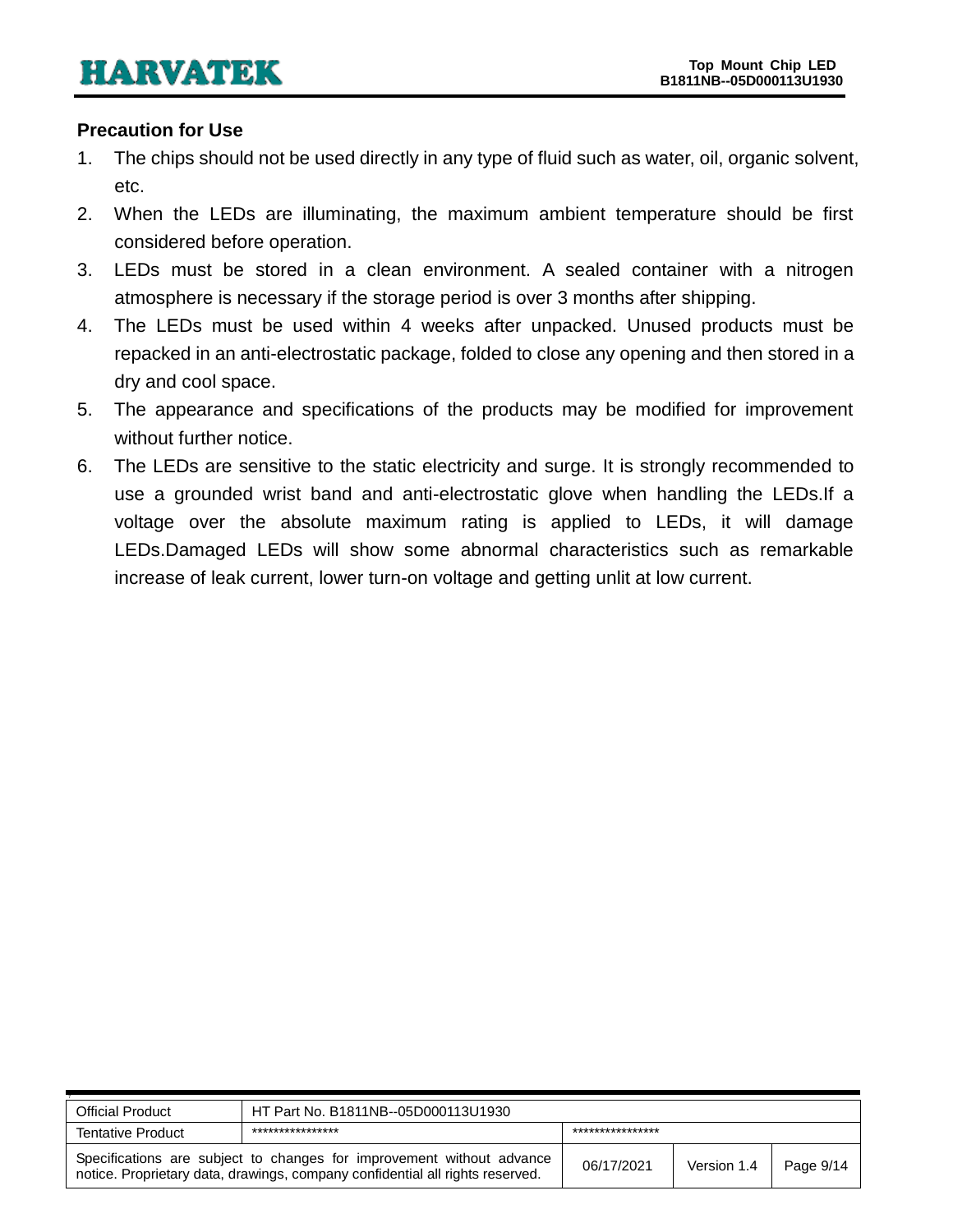# <span id="page-9-1"></span><span id="page-9-0"></span>**Packaging Tape Dimension**



| Dim. A          | Dim. B        | Dim. C        | Q'ty/Reel |
|-----------------|---------------|---------------|-----------|
| $1.11 \pm 0.03$ | $0.60 + 0.03$ | $0.38 + 0.03$ | ЗK        |



| <b>Official Product</b>                                                                                                                                | HT Part No. B1811NB--05D000113U1930 |                  |             |                   |
|--------------------------------------------------------------------------------------------------------------------------------------------------------|-------------------------------------|------------------|-------------|-------------------|
| <b>Tentative Product</b>                                                                                                                               | ****************                    | **************** |             |                   |
| Specifications are subject to changes for improvement without advance<br>notice. Proprietary data, drawings, company confidential all rights reserved. |                                     | 06/17/2021       | Version 1.4 | $\mid$ Page 10/14 |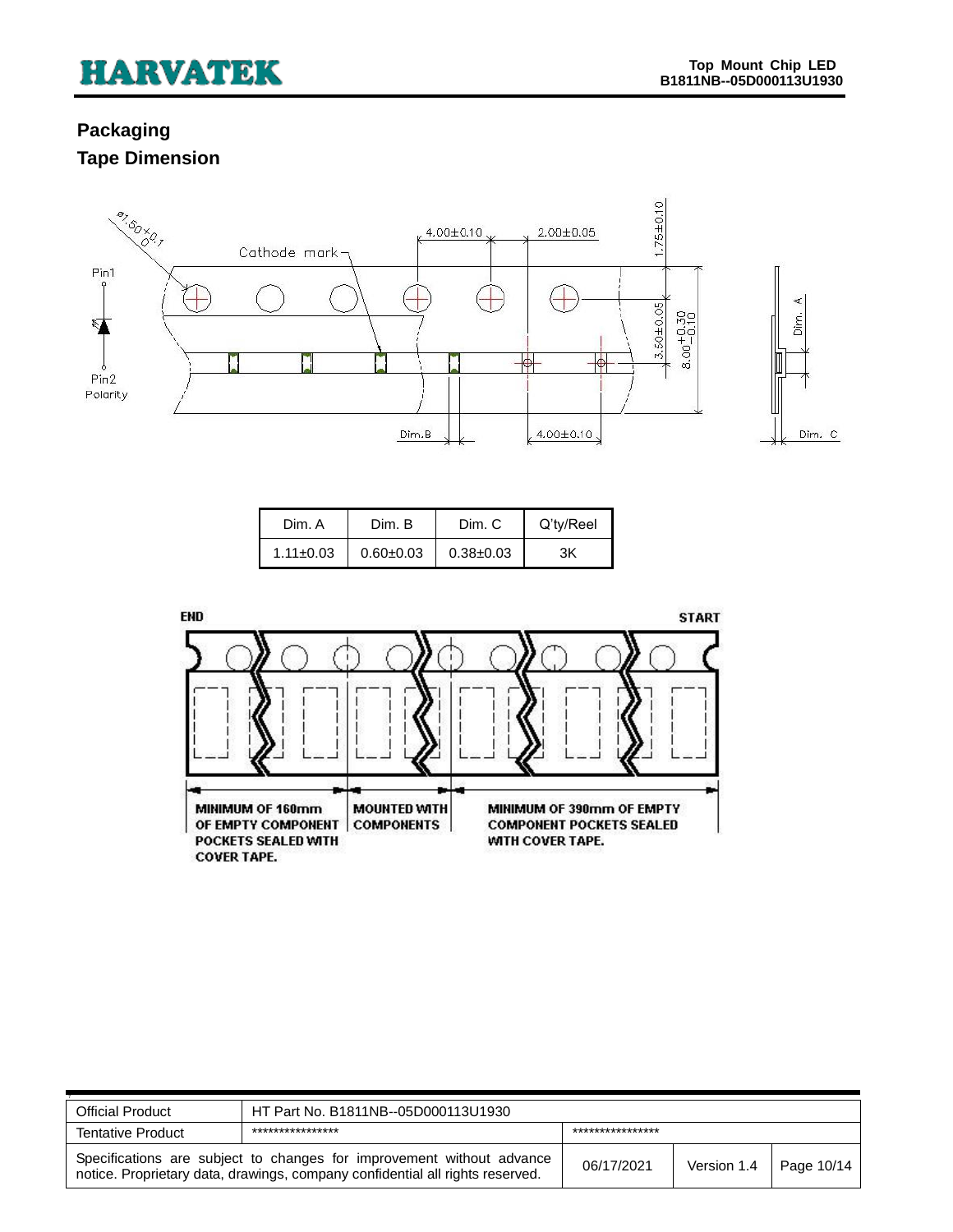# <span id="page-10-0"></span>**Reel Dimension**

<span id="page-10-1"></span>

5 or 10 boxes per carton is available depending on shipment quantity.

| <b>Official Product</b>                                                                                                                                | HT Part No. B1811NB--05D000113U1930 |                  |             |            |
|--------------------------------------------------------------------------------------------------------------------------------------------------------|-------------------------------------|------------------|-------------|------------|
| <b>Tentative Product</b>                                                                                                                               | ****************                    | **************** |             |            |
| Specifications are subject to changes for improvement without advance<br>notice. Proprietary data, drawings, company confidential all rights reserved. |                                     | 06/17/2021       | Version 1.4 | Page 11/14 |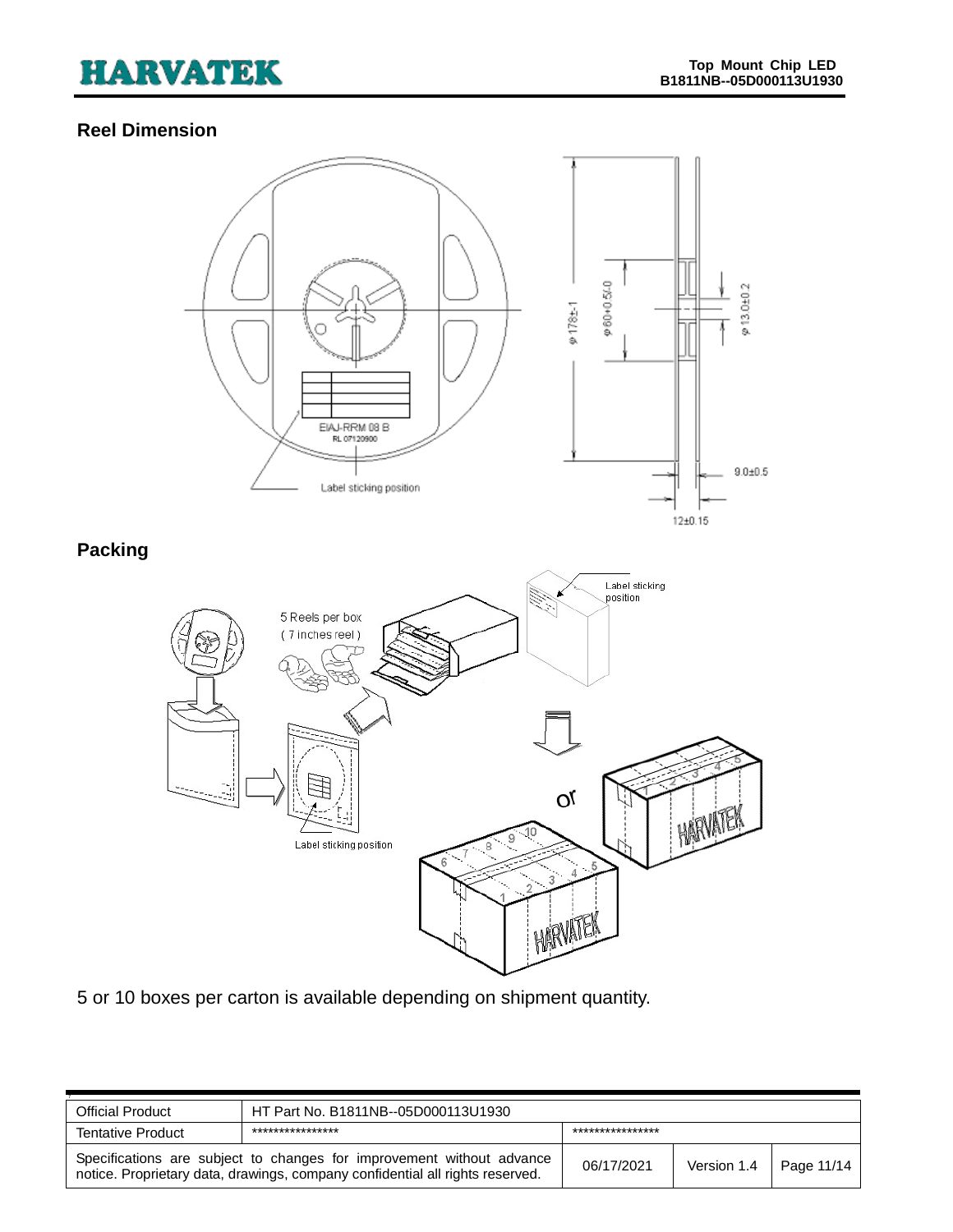### <span id="page-11-0"></span>**Dry Pack**

All SMD optical devices are **MOISTURE SENSITIVE**. Avoid exposure to moisture at all times during transportation or storage. Every reel is packaged in a moisture protected anti-static bag. Each bag is properly sealed prior to shipment.

A humidity indicator will be included in the moisture protected anti-static bag prior to shipment.

The packaging sequence is as follows:



# <span id="page-11-1"></span>**Baking**

Baking before soldering is recommended when the package has been unsealed for 4 weeks. The conditions are as followings:

- 1. 60±3℃×(12~24hrs)and<5%RH, taped reel type.
- 2. 100±3℃×(45min~1hr), bulk type.
- 3. 130±3℃×(15min~30min), bulk type.

# <span id="page-11-2"></span>**Precautions**

- 1. Avoid exposure to moisture at all times during transportation or storage.
- 2. Anti-Static precaution must be taken when handling GaN, InGaN, and AlGaInP products.
- 3. It is suggested to connect the unit with a current limiting resistor of the proper size. Avoid applying a reverse voltage beyond the specified limit.
- 4. Avoid operation beyond the limits as specified by the absolute maximum ratings.
- 5. Avoid direct contact with the surface through which the LED emits light.
- 6. If possible, assemble the unit in a clean room or dust-free environment.

| <b>Official Product</b>                                                                                                                                | HT Part No. B1811NB--05D000113U1930 |                 |             |            |
|--------------------------------------------------------------------------------------------------------------------------------------------------------|-------------------------------------|-----------------|-------------|------------|
| <b>Tentative Product</b>                                                                                                                               | ****************                    | *************** |             |            |
| Specifications are subject to changes for improvement without advance<br>notice. Proprietary data, drawings, company confidential all rights reserved. |                                     | 06/17/2021      | Version 1.4 | Page 12/14 |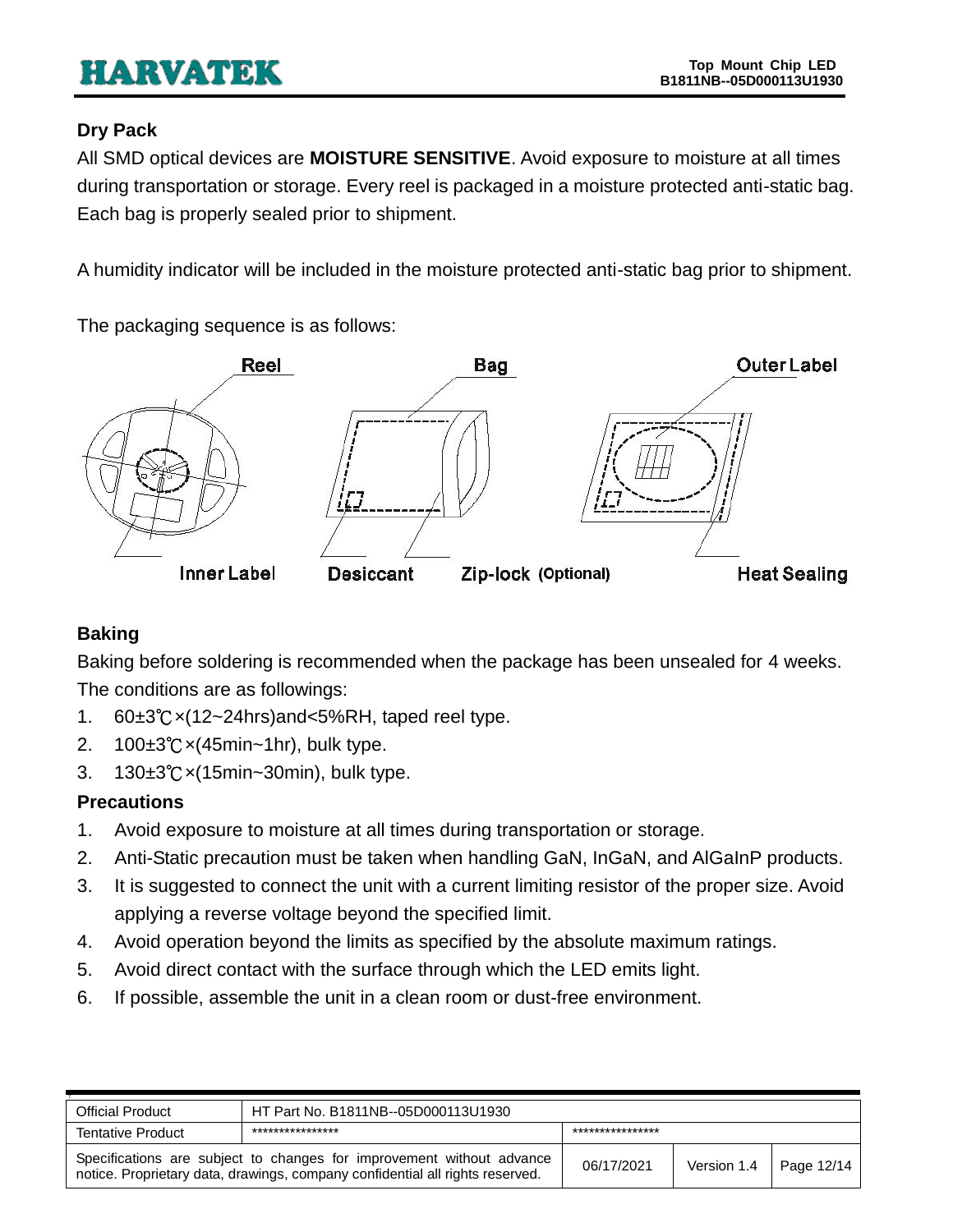#### <span id="page-12-0"></span>**Reflow Soldering**

Recommend soldering paste specifications:

- 1. Operating temp.: Above 217℃ ,60~150 sec.
- 2. Peak temp.:260℃Max.,10sec Max.
- 3. Reflow soldering should not be done more than two times.

4. Never attempt next process until the component is cooled down to room temperature after reflow.

5. The recommended reflow soldering profile (measured on the surface of the LED terminal) is as following:



#### Lead-free Solder Profile

### <span id="page-12-1"></span>**Reworking**

- Rework should be completed within 5 seconds under 260℃.
- The iron tip must not come in contact with the copper foil.
- Twin-head type is preferred.

#### <span id="page-12-2"></span>**Cleaning**

Following are cleaning procedures after soldering:

- An alcohol-based solvent such as isopropyl alcohol (IPA) is recommended.
- Temperature x Time should be 50℃ x 30sec. or <30℃ x 3min
- Ultrasonic cleaning: < 15W/ bath; bath volume ≤ 1liter
- Curing: 100℃ max, <3min

| <b>Official Product</b>                                                                                                                                | HT Part No. B1811NB--05D000113U1930 |                  |             |            |
|--------------------------------------------------------------------------------------------------------------------------------------------------------|-------------------------------------|------------------|-------------|------------|
| <b>Tentative Product</b>                                                                                                                               | ****************                    | **************** |             |            |
| Specifications are subject to changes for improvement without advance<br>notice. Proprietary data, drawings, company confidential all rights reserved. |                                     | 06/17/2021       | Version 1.4 | Page 13/14 |